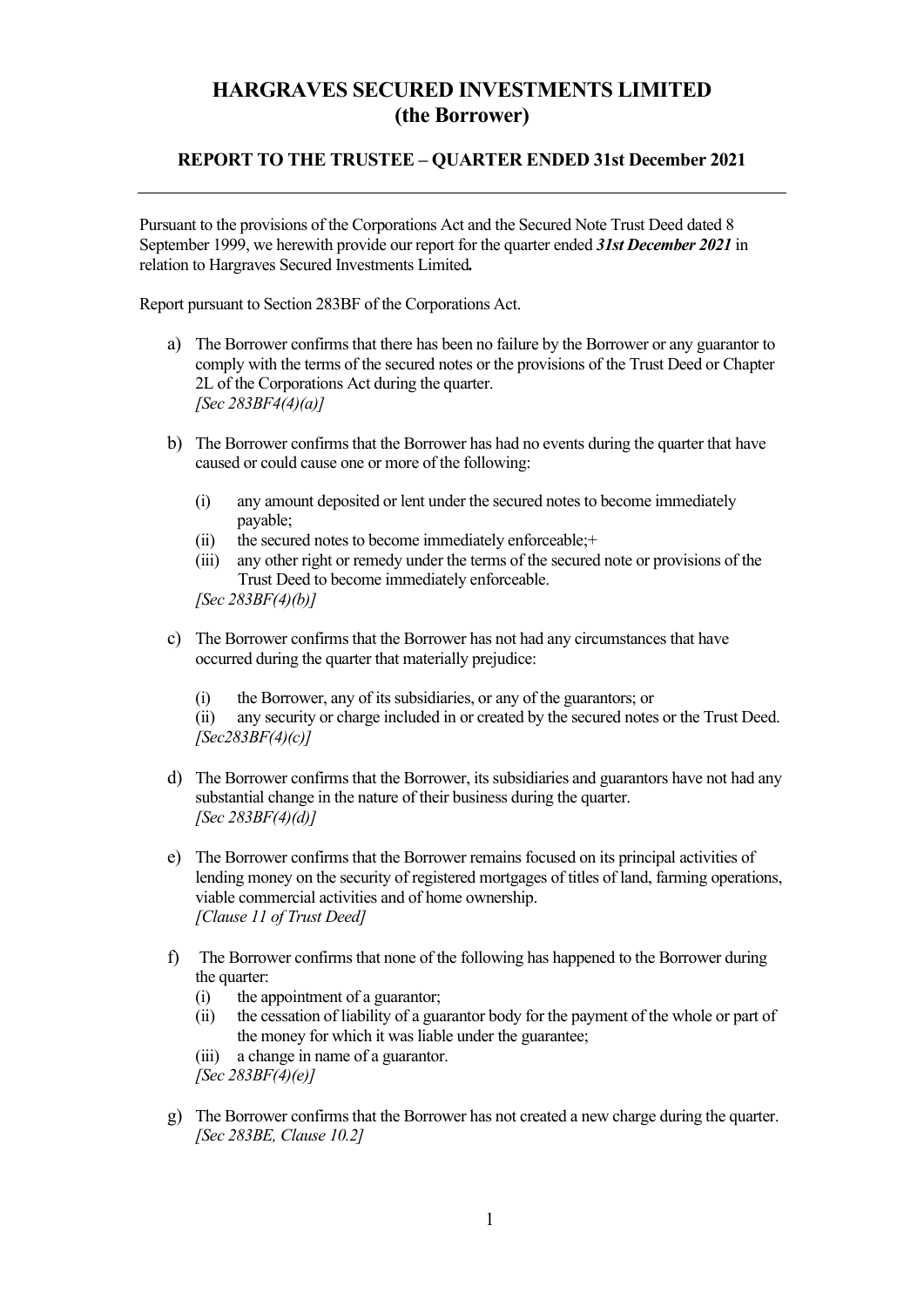- h) The Borrower confirms that the Borrower has no amounts outstanding on any advances at the end of the quarter from a charge created where:
	- (i) the total amount to be advanced on the security of the charge is indeterminate; and
	- (ii) the advances are merged in a current account with bankers, trade creditors or anyone else.

[Sec  $283BF(4)$ (f) and Sec  $283BE$ ]

i) The Borrower confirms that the Borrower has not experienced any matters that may materially prejudice any security or the interest of secured note holders. [Sec  $283BF(4)(g)$ ]

j) The Borrower confirms that during the quarter the following amounts have been deposited with or lent to a related body corporate: NIL (Company A)  $A.C.N.$  (number)  $$ A.C.N.$  (number)  $$ A.C.N.$  (number)  $$$ (Company B) <br>
A.C.N. (number) \$<br>
A.C.N. (number) \$ (Company C) A.C.N. (number)  $[Sec 283BF(5)(a)]$ 

k) The Borrower confirms that the total amount of money owing to the Borrower at the end of the above quarter in respect of the deposits or loans to related body corporate are as follows: NIL

| 10110110111111       |                 |  |
|----------------------|-----------------|--|
| (Company A)          | A.C.N. (number) |  |
| (Company B)          | A.C.N. (number) |  |
| (Company C)          | A.C.N. (number) |  |
| [Sec $283BF(5)(b)$ ] |                 |  |

l) The Borrower confirms that the Borrower has not assumed any liability for a related body corporate during the quarter. If a liability is assumed for the quarter please provide details of the extent of the liability during the quarter and the extent of the liability at the end of the quarter.

 $[Sec 283BF(6)]$ 

m) The Borrower confirms that the Borrower has issued the following securities:

|                                        | <b>This Quarter</b> | <b>Total</b>    |
|----------------------------------------|---------------------|-----------------|
|                                        |                     |                 |
| Value of Securities issued             | $$446,974.27$ (net) | \$90,196,984.51 |
| Value of Securities maturing within 12 |                     | \$48,871,049.42 |
| months                                 |                     |                 |
| Value of Securities maturing beyond 12 |                     | \$41,325,935.09 |
| months                                 |                     |                 |
| Value of New Securities issued this    | \$4,452,453.20      |                 |
| quarter (including interest entries)   |                     |                 |
| Value of Outgoing Securities this      | $(\$4,005,478.93)$  |                 |
| quarter (including interest entries)   |                     |                 |

 $[Clause 9.06(a)]$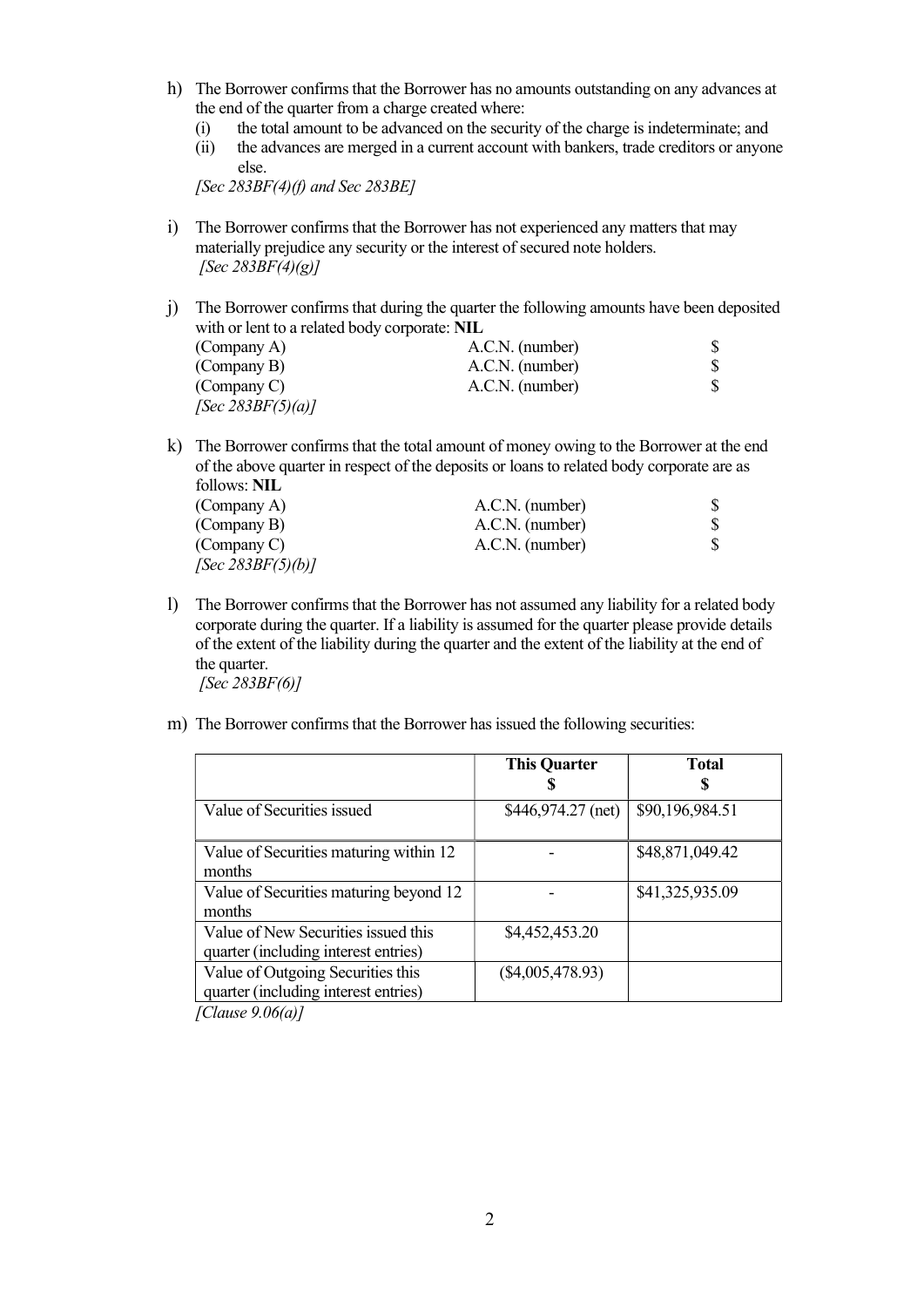- n) The Borrower confirms that the Borrower continues to meet the minimum requirements of the Borrowing Limitations. The Company complies with Clause 8.01 of the Trust Deed by having Total Tangible Assets in excess of Total External Liabilities by at least \$500,000.00 as at the 31st December 2021 [Clause 8.01, 8.04 & 9.07(b)(i)]
- o) The Borrower confirms that the Trust Deed:
	- i) covenants;
	- ii) representations; and
	- iii) warranties

are in full force and effect and have been complied with at all times.

- p) The Borrower confirms that the Borrower has lent all monies within the permitted lending policies determined under the Security and Risk Assessment section in the Prospectus. [Prospectus Section 7.8]
- q) The Borrower confirms that the Borrower has provided to the Trustee, a copy of all:
	- i) reports;
	- ii) accounts;
	- iii) notices; and
	- iv) circulars

sent by the Borrower or any Directors to its members, secured note holders or ASIC at the same time that it has sent the same.  $[Clause 6.08(i)]$ 

- r) The Borrower confirms that the Borrower has complied at all times with the requirements of Chapter 6CA (dealing with continuous disclosure) of the Corporations Act 2001 and no circumstances arose during the quarter that required the Borrower to issue a supplementary prospectus, replacement prospectus or issue a continuous disclosure notice.
- s) The Borrower confirms that the Borrower has not exceeded the LVR of any loan as published in the current Prospectus or, if not published, in the abovementioned Secured Note Trust Deed.
- t) The Borrower confirms that the Borrower has provided to the Trustee a Six Monthly Report of the Auditor within the specified timeframe. [Clause 9.05]
- u) The Borrower confirms that the Borrower has made all interest and principal payments to secured note holders when they fell due.  $[Clause 9.06(a)]$
- v) The Borrower confirms that the Borrower and its subsidiaries have not sustained any material trading or capital loss, trading as a group. [Clause  $9.07(b)(vii)$ ]
- w) The Borrower confirms that the Borrower or any Guarantor has not incurred any contingent liabilities.

If contingent liabilities have been incurred:

- The amount is \$ NOT APPLICABLE
- A liability of \$ has matured, or is likely to mature within the succeeding twelve (12) months which will materially affect the Borrower and any Guarantor in its or their ability to repay stock.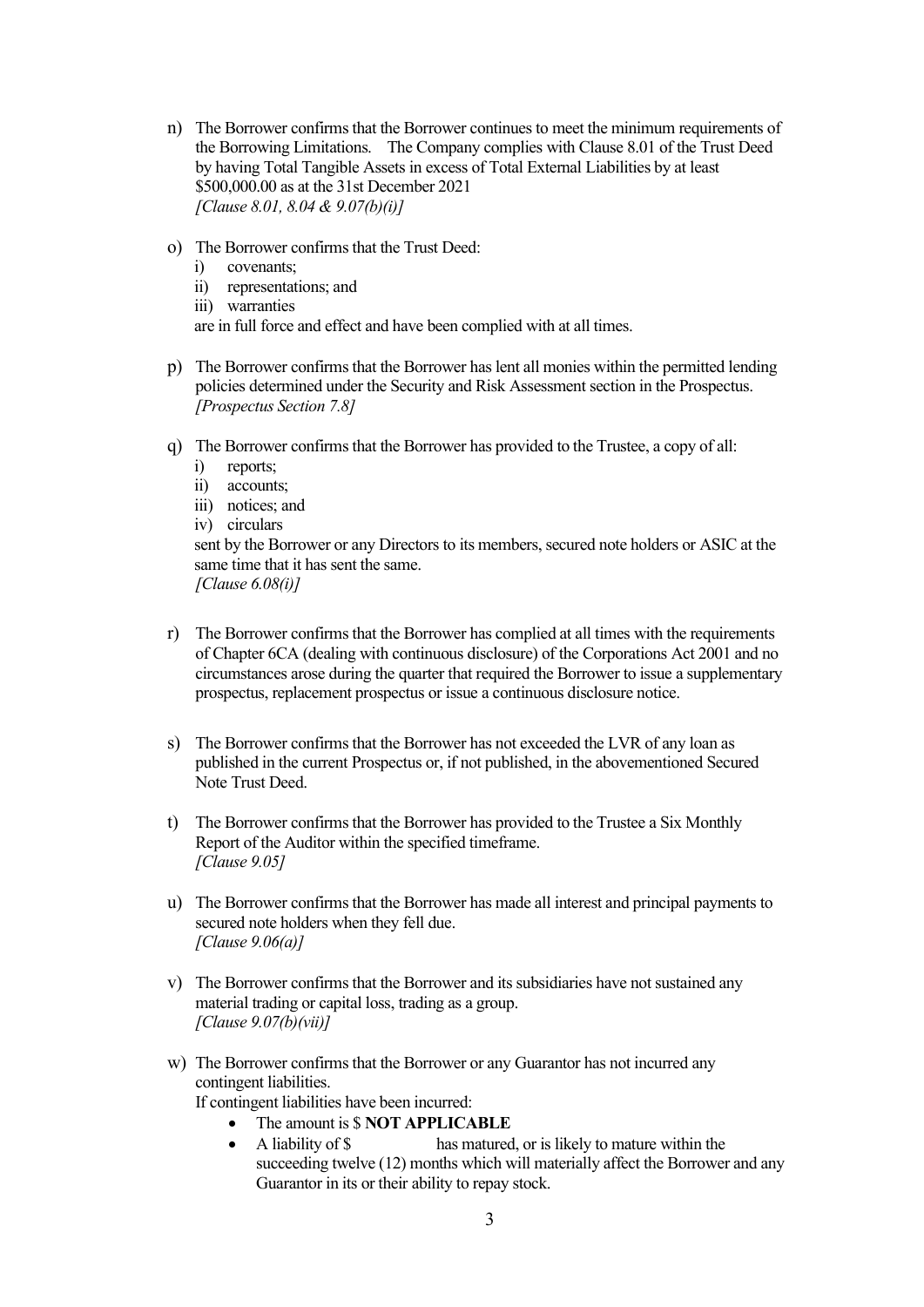#### [Clause 9.07(b)(viii)]

- x) The Borrower confirms that there has been no change in any accounting method or methods of valuation or assets or liabilities and no circumstances have arisen, which render adherence to the existing method of valuation of assets or liabilities, misleading or inappropriate. [If there are any changes provide particulars.]  $[Clause 9.07(b)(ix)]$
- y) The Borrowers confirm that in the opinion of the Directors the Current Assets of the Borrower and its subsidiaries, appear in the relevant books at values which are realisable in the ordinary course of business. [Clause  $9.07(b)(x)$ ]
- z) The Borrowers confirm that the Directors are not aware of any material changes in the laws of any place which might affect the enforceability of Guarantees and Charges given to or in favour of the Trustee.  $[Clause 9.07(b)(xi)]$
- aa) The Borrower confirms that the Borrower has maintained such insurance with a reputable insurer as would be effected by a prudent company engaged in a similar business and has at all times ensured the premiums and other sums have been paid when they fall due. [Clause 9.08]
- bb) The Borrower confirms that the Borrower has ensured that the funds have been invested in accordance of Clause 11 and that there have been no breaches of restrictions or limitations contained therein. The Companies Total External Liabilities (TEL) are UNDER 93% of Total Tangible Assets (TTA) as at the 31st December 2021. As a result, the limitations of what the Company can invest in listed in the Trust Deed under Cl 11.02(a)-(c) when TEL/TTA are not applicable as at this date.
	- [Clause 11]
- cc) The Borrower confirms that the Borrower has not entered into any joint first mortgages without first notifying the Trustee [Clause 11.03]
- dd) The Borrower confirms that the Borrower has had no Events of Default. [Clause 12]
- ee) The Borrower confirms that it complied with each condition of its Australian Financial Services Licence 241230 and Australian Credit License 241230 during the quarter.

..

ff) The borrower confirms that it has an adequate Anti-Money Laundering (AML) Program in place and that is has acted in accordance with this and the AML/CTF Act 2016 during the quarter.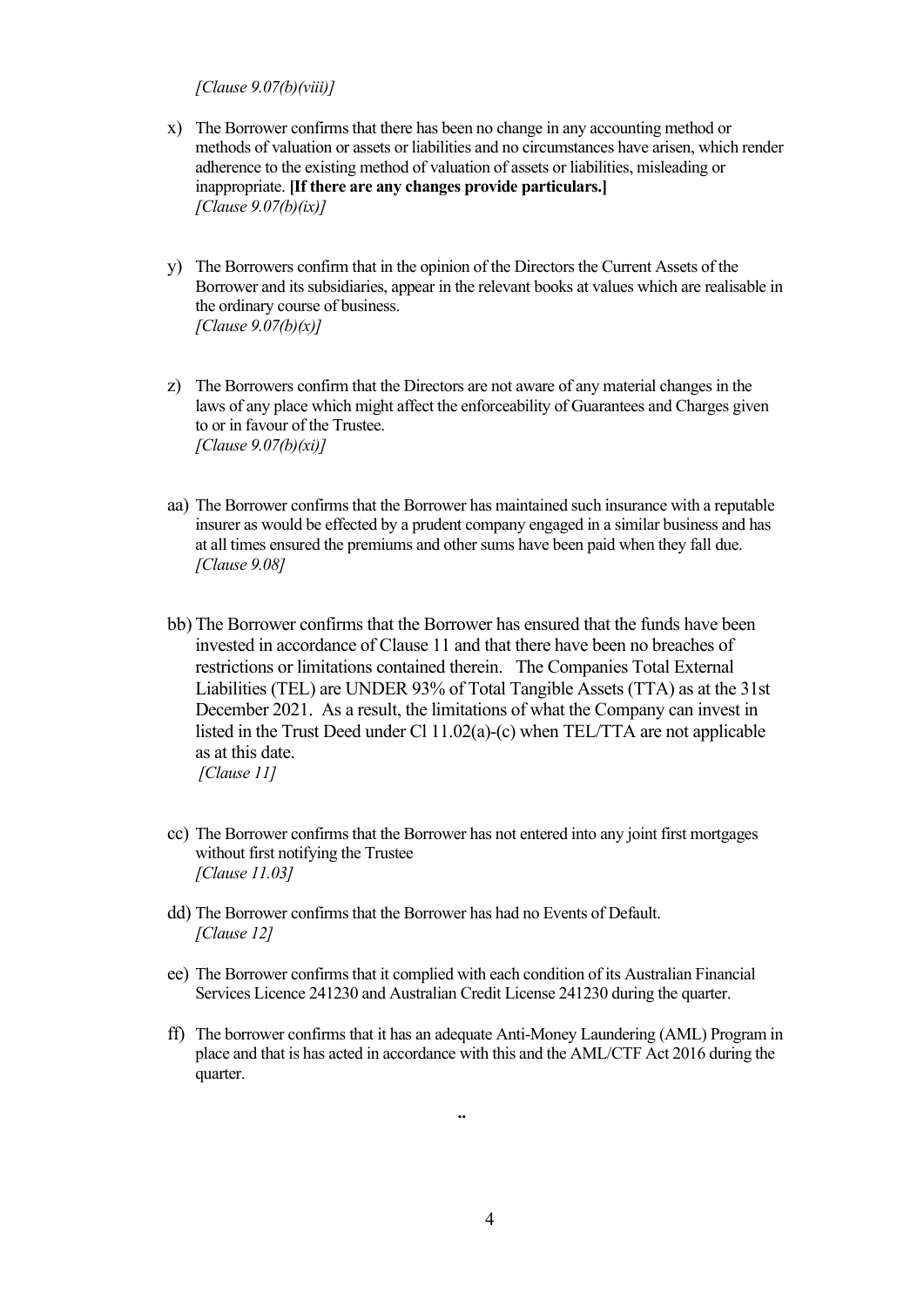#### ASIC Regulatory Guide 69: Debentures – improving disclosure for retail investors

gg) The Borrower confirms that it has made all necessary disclosures against the benchmarks in its disclosure documents and all disclosures remain true and correct.

#### No material events have occurred that have changed the original disclosures made in our Prospectus dated 3rd December 2021.

hh) The Borrower confirms that it continues to meet all benchmarks that the Borrower has stated in disclosure documents that it meets.

#### Refer to annexure A

- ii) The Borrower confirms that where the Borrower has disclosed that it does not meet the benchmarks on an "if not, why not" basis, the disclosure the Borrower has made continues to be correct and accurate in all material respects and is not misleading.
- jj) The Borrower confirms that hereunder details the "promises" (as referred to, for instance, in RG69.118) it has made in disclosure documents it has issued and confirms that it has complied with each of the promises it has made in those disclosure documents:

#### The disclosure document of the borrower does not make "promises". The disclosure dated 3rd December 2021 makes factual statements and remains unchanged as at the date of this declaration.

kk) The Borrower confirms that its use of the term "Secured Notes" rather than "Ünsecured Notes" is in accordance with the requirements so specified in the above ASIC Class Order and further confirms that the Secured Notes are first ranking.

Annexure "A" provides disclosure as to whether or not the Borrower has met each of the benchmarks outlined in ASIC Regulatory Guide 69: Debentures – improving disclosure for retail investors.

Annexure "B" provides disclosure of the investment portfolio.

On the basis of the above, the directors declare that they are of the view that the financial position and performance of the Borrower is such that the property of the Borrower (and of each guarantor, if relevant) that is or should be available will be sufficient to repay the amount of each Secured note when it becomes due and payable.

This declaration has been made in accordance with a resolution of directors on the  $28<sup>th</sup>$  January 2022

 $101 - 1$ 

(Signature) (Signature)

……………………………………………… ………………………………………

Director JOHN BRIAN GORMAN Director: ROSS ANTHONY MULQUINEY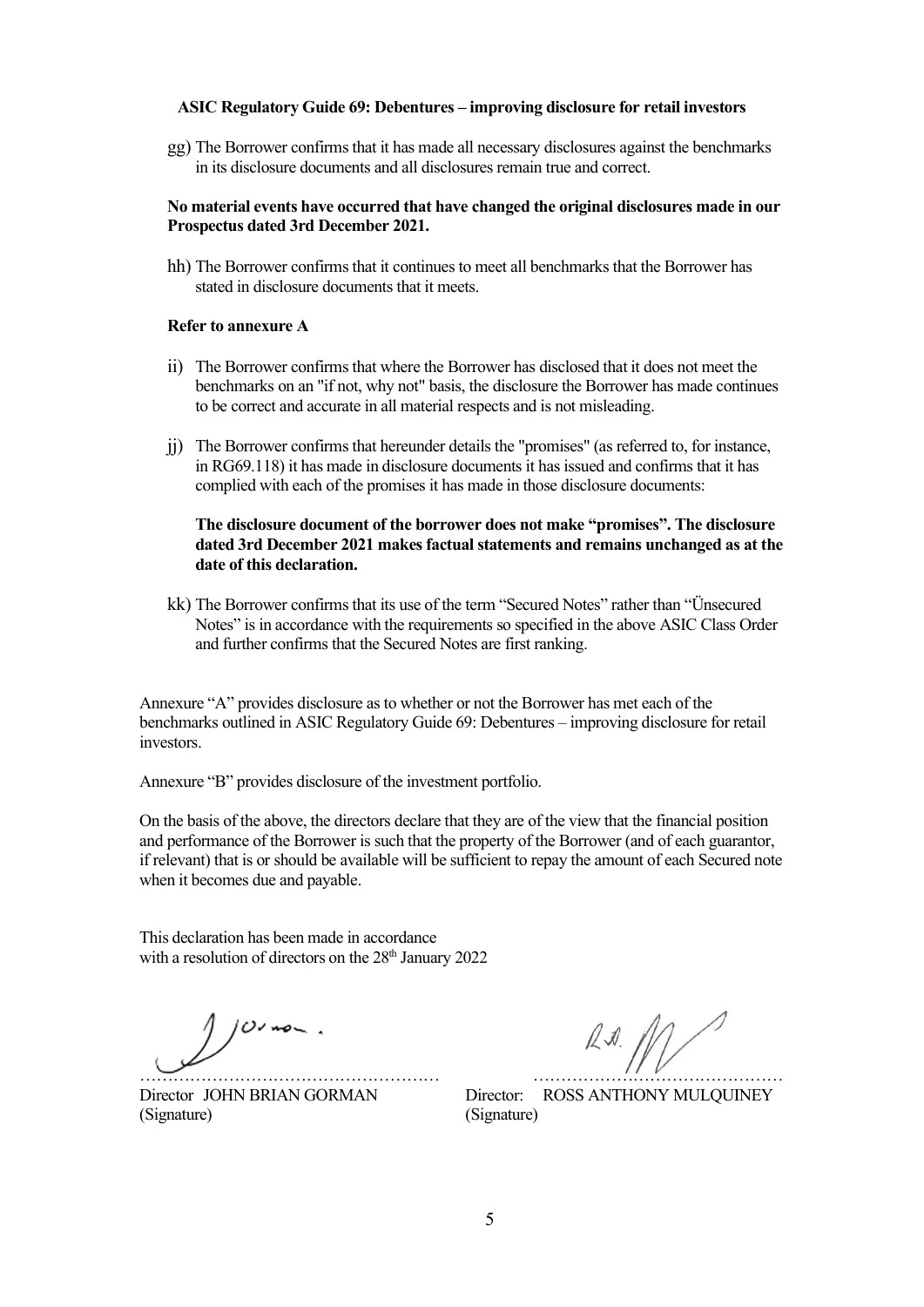## COVID-19 DISCLOSURE

The COVID-19 pandemic is likely to present challenging economic conditions in the coming year.

## The Directors advise that there has been no material impact on the Company at this stage.

# Annexure "A" ASIC Regulatory Guide 69: Debentures – improving disclosure for retail investors Disclosure against Benchmarks

Please note that the quarterly figures used in this report are unaudited. Please disclose whether the Borrower met each of the benchmarks outlined in ASIC's Regulatory Guide 69: Debentures (called Secured Notes)– improving disclosure for retail investors during the quarter. Where the Borrower did not meet a benchmark during the quarter, please explain why that is. The Company refers you to our current Prospectus dated 3rd December 2021 for more detailed information on the 8 benchmarks and what they are. The information below provides updated disclosures on the benchmark and whether the Company currently meets the benchmarks or not.

### 1. Benchmark One – Equity capital

| Debentures (called Secured Notes)— improving disclosure for retail investors during the quarter. Where the |                          |                             |                        |                     |                      |  |
|------------------------------------------------------------------------------------------------------------|--------------------------|-----------------------------|------------------------|---------------------|----------------------|--|
| Borrower did not meet a benchmark during the quarter, please explain why that is.                          |                          |                             |                        |                     |                      |  |
| The Company refers you to our current Prospectus dated 3rd December 2021 for more detailed information     |                          |                             |                        |                     |                      |  |
| on the 8 benchmarks and what they are. The information below provides updated disclosures on the           |                          |                             |                        |                     |                      |  |
| benchmark and whether the Company currently meets the benchmarks or not.                                   |                          |                             |                        |                     |                      |  |
|                                                                                                            |                          |                             |                        |                     |                      |  |
| 1. Benchmark One – Equity capital                                                                          |                          |                             |                        |                     |                      |  |
| The ASIC benchmark is that Note issuers with lending under 10% for property development, are to            |                          |                             |                        |                     |                      |  |
| maintain a minimum equity ratio of 8%. The ASIC benchmark is that Note issuers with lending above          |                          |                             |                        |                     |                      |  |
| 10% for property development, are to maintain a minimum equity ratio of 20%.                               |                          |                             |                        |                     |                      |  |
|                                                                                                            |                          |                             |                        |                     |                      |  |
| The Company DOES comply with ASIC's benchmark with regards to Equity.                                      |                          |                             |                        |                     |                      |  |
|                                                                                                            |                          |                             |                        |                     |                      |  |
| As at the 31st December 2021 (see table below in this section) the Company has no loans which are          |                          |                             |                        |                     |                      |  |
| classified as Property Development and therefore 8% equity is the benchmark.                               |                          |                             |                        |                     |                      |  |
|                                                                                                            |                          |                             |                        |                     |                      |  |
| The Companies Equity Capital % as at the 31st December 2021 was 9.14                                       |                          |                             |                        |                     |                      |  |
|                                                                                                            |                          |                             |                        |                     |                      |  |
| The Company's recent Equity Capital percentages and amounts are as follows:                                |                          |                             |                        |                     |                      |  |
|                                                                                                            |                          |                             |                        |                     |                      |  |
|                                                                                                            | <b>RG69</b><br>benchmark | <b>Property</b>             |                        |                     |                      |  |
|                                                                                                            | applicable (i.e.         | development /               | <b>Current quarter</b> |                     |                      |  |
|                                                                                                            |                          | 8% or 20%) notes on issue % |                        | end 12 months prior | Previous quarter end |  |
| Equity ratio %<br>Equity capital \$                                                                        | 8%                       | 0.00%                       | 9.14%<br>9,161,200     | 10.20%<br>9,292,864 | 8.68%<br>8,614,005   |  |
|                                                                                                            |                          |                             |                        |                     |                      |  |
|                                                                                                            |                          |                             |                        |                     |                      |  |
| The Company believes that as its principal activity is to lend funds to borrowers on the security of real  |                          |                             |                        |                     |                      |  |
| property, and that the average Loan to Valuation Ratio (LVR) of its Loan Portfolio is 56.18% (see          |                          |                             |                        |                     |                      |  |
| Benchmark 8 disclosure on page 8 regarding this % and how it's calculated), that the current equity level  |                          |                             |                        |                     |                      |  |

The Company believes that as its principal activity is to lend funds to borrowers on the security of real property, and that the average Loan to Valuation Ratio (LVR) of its Loan Portfolio is 56.18% (see Benchmark 8 disclosure on page 8 regarding this % and how it's calculated), that the current equity level is adequate for the nature of its business. The Company will endeavour, with prudent management, to maintain its Equity to meet the benchmark of 8%, which, taking into account its loan portfolio diversity and liquidity levels, the Company consider responsible.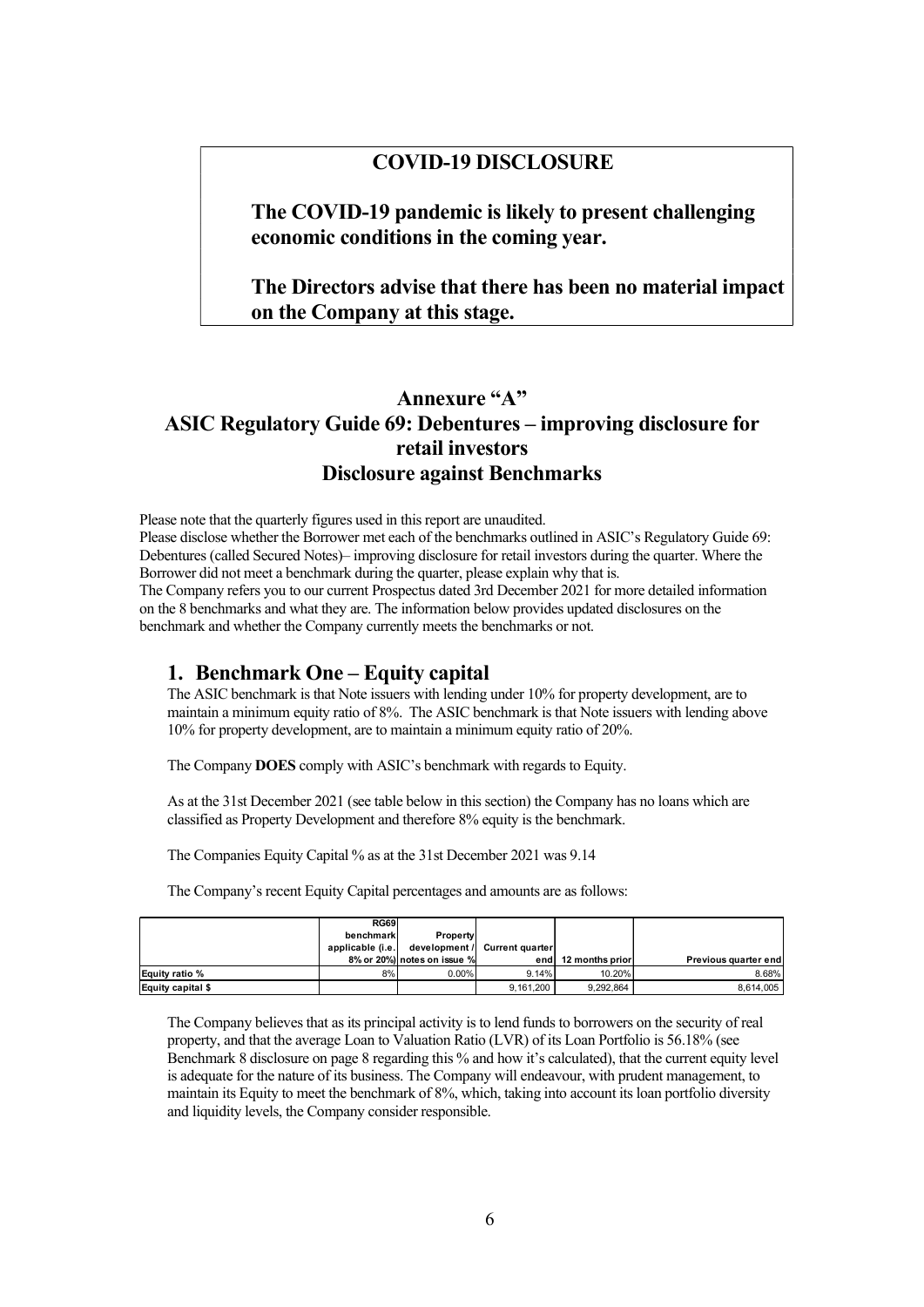# 2. Benchmark Two – Liquidity

| 2. Benchmark Two – Liquidity                                                                                                                                        |              |                   |                                    |                         |
|---------------------------------------------------------------------------------------------------------------------------------------------------------------------|--------------|-------------------|------------------------------------|-------------------------|
| The ASIC benchmark is that Note issuers at all times must have on hand cash or cash equivalents<br>sufficient to meet their projected needs over the next 3 months. |              |                   |                                    |                         |
| The Company DOES comply with ASIC's benchmark with regards to Liquidity.                                                                                            |              |                   |                                    |                         |
|                                                                                                                                                                     |              |                   |                                    |                         |
| The Company has a policy in place of maintain a minimum 10% liquidity (expressed as a Cash or cash<br>equivalents over Notes Held.                                  |              |                   |                                    |                         |
| The Companies relevant liquidity data as at the 31st December 2021 is as follows:                                                                                   |              |                   |                                    |                         |
|                                                                                                                                                                     |              | Liquidity % (over | <b>Minimum</b><br>liquidity Issuer | <b>Current rollover</b> |
|                                                                                                                                                                     |              | total notes)      | maintains %                        | rate %                  |
|                                                                                                                                                                     | Liquidity \$ |                   |                                    |                         |

The Company would have cash on hand or cash equivalents sufficient to meet its projected cash needs if the percentage of note funds to be rolled over during the next three months were 20% less than the percentage that were rolled over in the past three months; or for note funds that are held on an 'at call 'basis, the amount of note funds retained during the next three months were 20% less than the amount that was retained during the past three months.

## 3. Benchmark Three – Rollovers

ASIC's benchmark is that Note issuers disclose their approach to rollovers, including whether the 'default' is that Note investments with them are automatically rolled over.

The Company DOES comply with ASIC's benchmark with regards to Rollovers.

The Company's policy is that approximately two weeks prior to the maturity date of a 'Fixed Term' Investment, the Company will notify the Note holder in writing, of the rates and terms upon which funds may be reinvested for a further period. This prematurity letter also states that the Company's current Prospectus document, together with any relevant ongoing disclosure documents, will be available from the Company website at www.hargravesinvest.com.au. Investors who do not have access to the website can receive copies of these ongoing disclosure documents in hard copy, free of charge, by contacting the Companies registered office directly. Example of the state of the state of the state of the state of the state of the state of the state of the state of the state of the state of the state of the state of the state of the state of the state of the state of th

If written instructions are not received for a renewal of Notes by the Company, the notes shall be reinvested for a similar term at the current rate of interest payable at the time applicable to that term.

|               |        | Current quarter Previous quarter | 12 month     |
|---------------|--------|----------------------------------|--------------|
|               |        | ,,                               | %<br>average |
| Rollover rate | 82.14% | 82.88%                           | 82.94%       |

## 4. Benchmark Four – Debt Maturity

ASIC's benchmark is that issuers should disclose:

- a) An analysis of maturity profile of interest bearing liabilities (including notes on issue) by term and value; and
- b) The interest rates, or average interest rates, applicable to their debts.

The Company DOES comply with ASIC's benchmark with regards to Debt Maturity.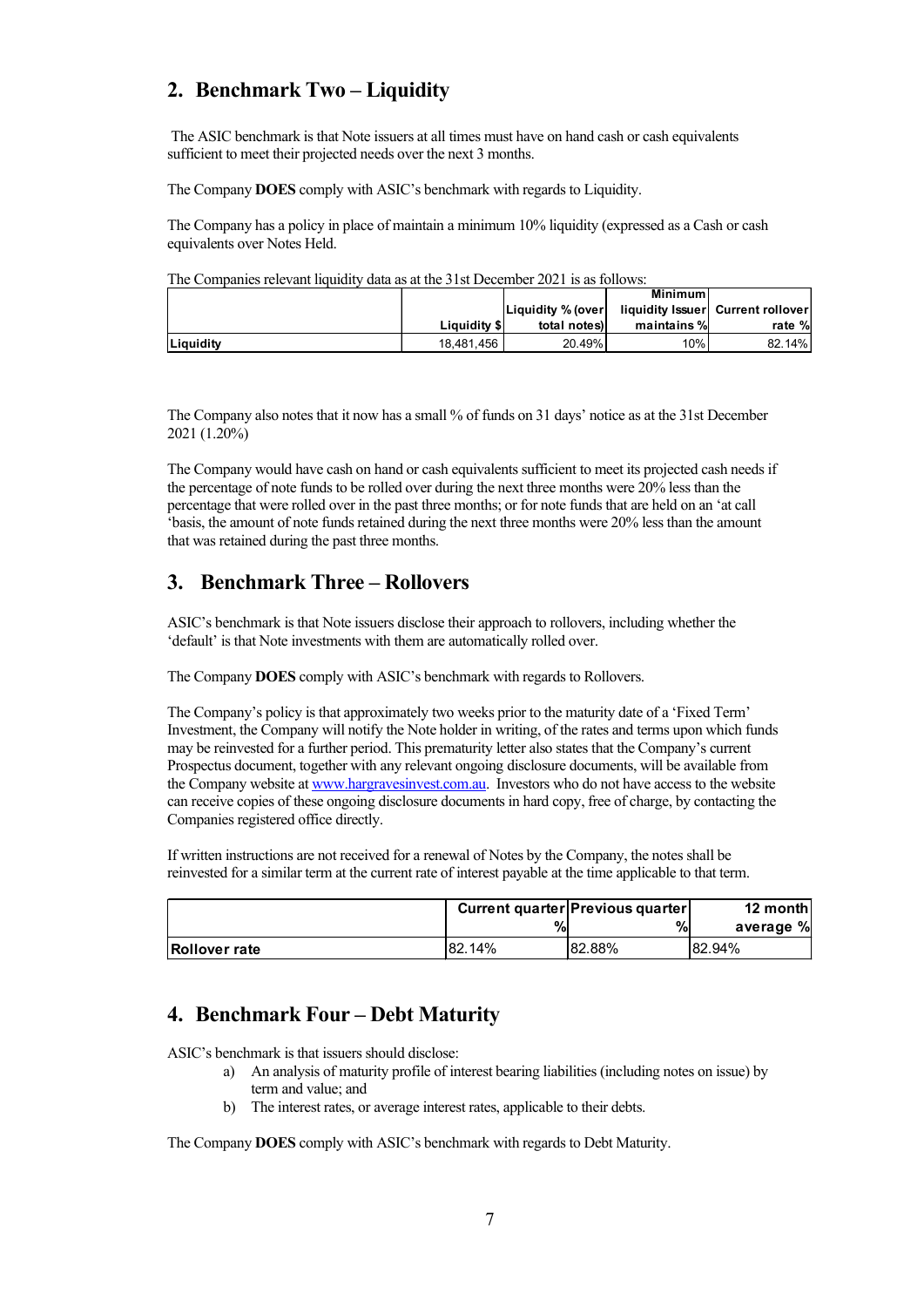| As at the 31st December 2021 the Average Interest rate payable to the Secured Notes was 3.62% |                        |                         |                  |
|-----------------------------------------------------------------------------------------------|------------------------|-------------------------|------------------|
|                                                                                               |                        |                         |                  |
|                                                                                               |                        |                         |                  |
|                                                                                               |                        |                         |                  |
|                                                                                               |                        |                         |                  |
| Term to Maturity                                                                              | Total # (number)<br>55 | Total \$                | Total %<br>1.20% |
| 31 day notice<br>Less than 90 days (0-3 months)                                               | 191                    | 1,081,559<br>13,965,787 | 15.48%           |
|                                                                                               |                        |                         | $0.00\%$         |
| 90 to 364 days (3 - 12 months)                                                                | 464                    | 33,823,704              | 37.50%           |
|                                                                                               | 511                    | 41,325,935              | 45.82%           |
| 1 to 3 years                                                                                  |                        |                         |                  |
| 3 to 5 years                                                                                  |                        |                         | $0.00\%$         |
| greater than 5 years                                                                          |                        |                         | $0.00\%$         |

### 5. Benchmark Five – Loan portfolio

ASIC's benchmark requires Note issuers to disclose certain specific information concerning the current loan portfolio and their policies in relation to these matters.

The Company DOES comply with ASIC's benchmark with regards to Loan Portfolio.

Our loan portfolio, as at the 31st December 2021 includes:

| (a) | 58 loans totalling \$79,912,302                                                                                                              |
|-----|----------------------------------------------------------------------------------------------------------------------------------------------|
| (b) | Our mortgage documents provide for our loans to be called on 30 days' notice. The<br>majority of our loans are rolled over on a 3-year term. |
| (c) | The average interest rates payable by borrowers as at the 31st December 2021 was 9.76%                                                       |
| (d) | Mortgage loans by Security type and Geographic Loan location – see Annexure B below.                                                         |
| (e) | Loan in arrears by more than $30 \text{ days}$ – see Annexure B – part 5 below                                                               |
| (f) | All lending is secured by Registered first mortgage over land or secured against a Fixed<br>Term Secured note with our Company               |
| (g) | The value of the largest 10 loans of the Company as at the 31st December 2021 totalled<br>\$50,679,467                                       |
| (h) | As at the 31st December 2021 no loans were subject to legal proceedings.                                                                     |
|     |                                                                                                                                              |

### 6. Benchmark Six – Related party transactions

The Company DOES comply with ASIC's benchmark with regards to Related Party Transactions.

The Company notes that it has a policy that it does not make loans to the Directors, Secretaries or Ordinary Shareholders of the Company. Any loans made by the Company to staff members are made on ordinary terms as to loan to valuation ratio and security and are not subject to approval of the Trustee.

As at the 31st December 2021 there are no loans to related parties.

## 7. Benchmark Seven – Valuations

ASIC's benchmark is that Note issuers who lend monies for property related transactions, should take the following approach to valuations;

a) Properties (ie real estate) should be valued on an 'as is' basis and (for development property) 'as if complete basis;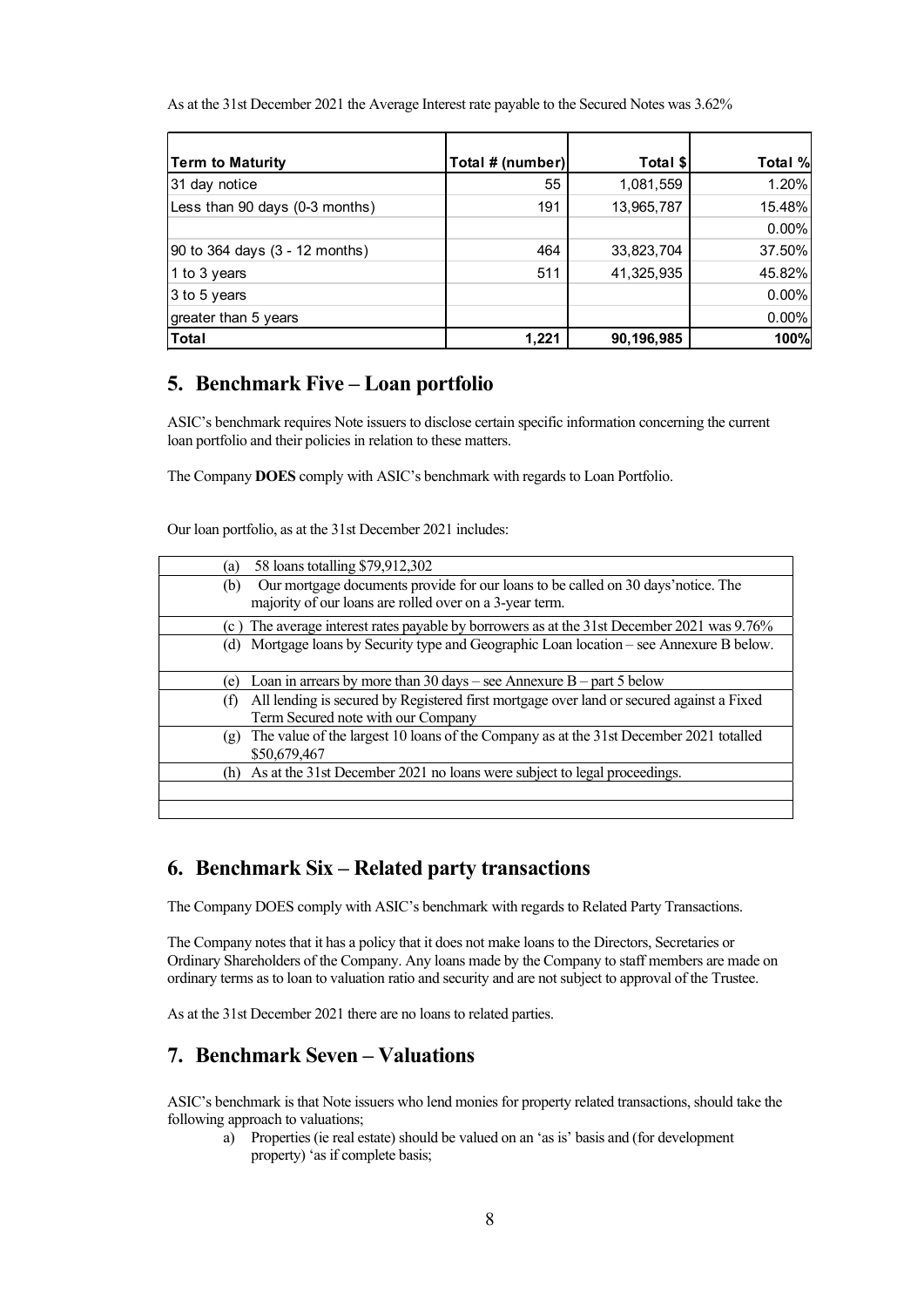- b) Development properties should be re-valued at least every 12 months unless the funds are retained by the issuer and only released in stages to cover project completion costs;
- c) Issuers should have a clear policy on how often they obtain valuations including how recent a valuation has to be when they make a new loan;
- d) Issuers should establish a panel of valuers and ensure that no one valuer conducts more than one third of the issuers valuation work; and
- e) Appointment of Valuers should be with the Trustee's consent.

The Company DOES comply with ASIC's benchmark with regards to Valuations

The Company complies with  $(a)$ , $(b)$ ,  $(c)$ ,  $(d)$  and  $(e)$ 

With regards to (d) the Company has established a panel of valuers, however, the Company will generally instruct a valuer local to the area in which the secured property is located, thus utilising the valuer's local knowledge and expertise. At this stage the Company satisfies the requirement of no one valuer conducting more than one third of the valuations, but this may not necessarily be the case in the future.

## 8. Benchmark Eight – Lending principles – loan-to-valuation ratios

| ASIC's benchmark is that Note issuers who lend funds in relation to property-related activities should<br>maintain the following maximum loan to valuation ratios: Where the loan relates to property<br>development, 70% on the basis of the latest "as if complete" valuation; and in all other cases 80% on the<br>basis of the latest market valuation.                                                                                                                                                                                                                                                                                                                       |               |                    |  |
|-----------------------------------------------------------------------------------------------------------------------------------------------------------------------------------------------------------------------------------------------------------------------------------------------------------------------------------------------------------------------------------------------------------------------------------------------------------------------------------------------------------------------------------------------------------------------------------------------------------------------------------------------------------------------------------|---------------|--------------------|--|
| The Company DOES comply with ASIC's benchmark with regards to Loan to Valuation ratios.                                                                                                                                                                                                                                                                                                                                                                                                                                                                                                                                                                                           |               |                    |  |
| Loans made by the Company are made at a maximum loan to valuation ratio of 80%. A loan to valuation<br>ratio is defined as the % of loan in relation to the value of the property. Ie. A loan for \$80,000.00 against<br>a secured property valued at \$100,000.00 would have a LVR of 80%.<br>All lending for property development is made on a progressive value basis with valuations or quantity<br>surveyor reports obtained at various stages of the development. Where the loan relates to property<br>development, 70% on the basis of the latest "as if complete" valuation; and in all other cases 80% on the<br>basis of the latest market valuation or "as is" value. |               |                    |  |
|                                                                                                                                                                                                                                                                                                                                                                                                                                                                                                                                                                                                                                                                                   |               | <b>Maximum LVR</b> |  |
|                                                                                                                                                                                                                                                                                                                                                                                                                                                                                                                                                                                                                                                                                   |               | issuer will led to |  |
|                                                                                                                                                                                                                                                                                                                                                                                                                                                                                                                                                                                                                                                                                   | Average LVR % | $\%$               |  |
| <b>LVR</b>                                                                                                                                                                                                                                                                                                                                                                                                                                                                                                                                                                                                                                                                        | 56.18%        | 80%                |  |
|                                                                                                                                                                                                                                                                                                                                                                                                                                                                                                                                                                                                                                                                                   |               |                    |  |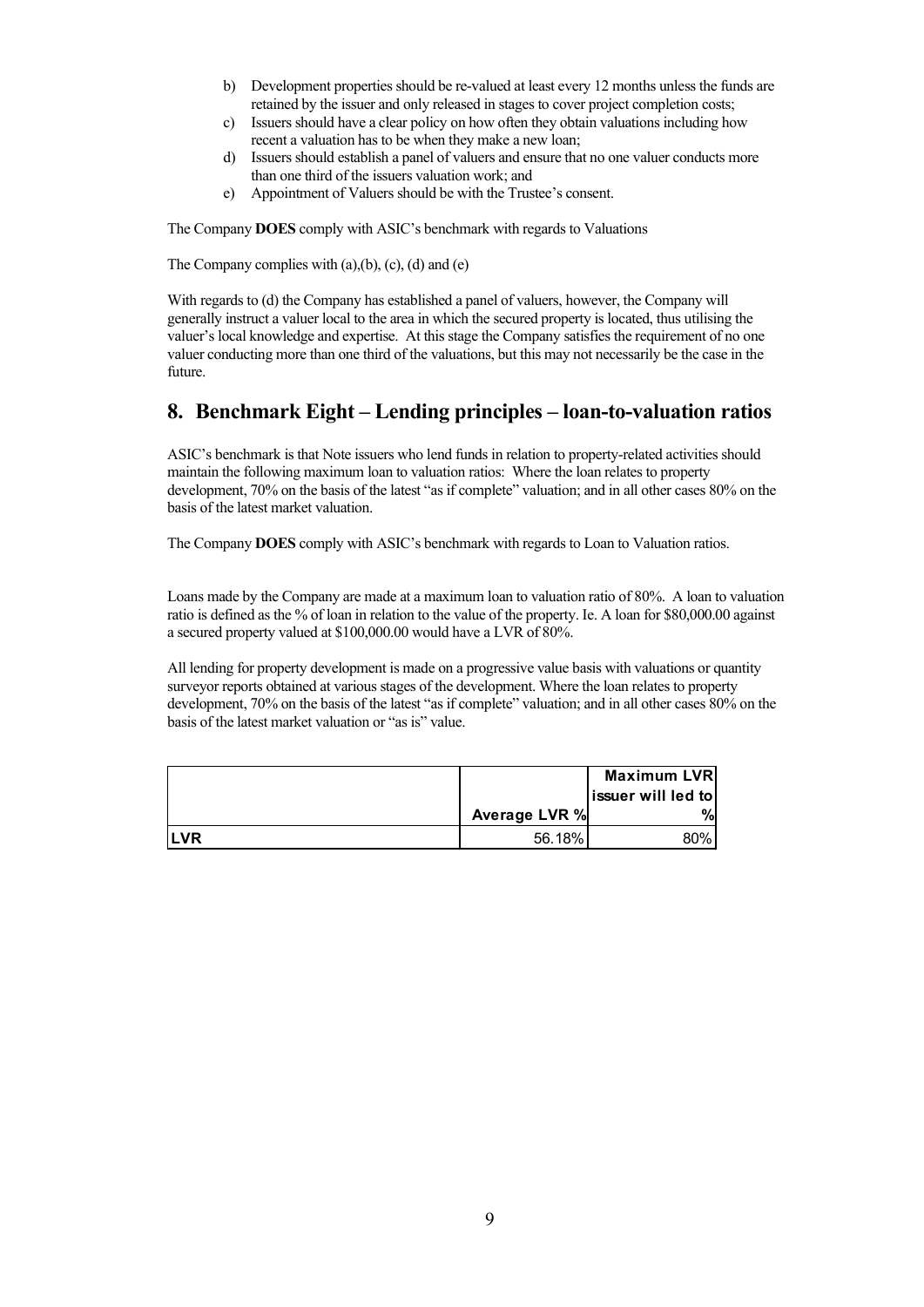## Annexure "B"

# Investment Portfolio of Hargraves Secured Investments Limited Quarter End 31st December 2021

# 1. The Balance Sheet of the Company is as follows:-

| Annexure "B"                                                                                                                                                               |                        |                    |
|----------------------------------------------------------------------------------------------------------------------------------------------------------------------------|------------------------|--------------------|
| <b>Investment Portfolio of</b><br><b>Hargraves Secured Investments Limited</b><br>Quarter End 31st December 2021<br>The Balance Sheet of the Company is as follows:-<br>1. |                        |                    |
|                                                                                                                                                                            | 30th September<br>2021 | 31st December 2021 |
| <b>Current Assets</b>                                                                                                                                                      |                        |                    |
| Cash and Cash Equivalents                                                                                                                                                  | 17,678,647.39          | 18,481,455.58      |
| Other authorised investments - non-ADI deposits                                                                                                                            |                        |                    |
| Secured lending (excluding property development)                                                                                                                           | 79,883,058.42          | 79,912,302.39      |
| Property development loans advanced                                                                                                                                        | 0.00                   | 0.00               |
| Less: specific provisions against loan advances                                                                                                                            |                        |                    |
| (negative)                                                                                                                                                                 | 0.00                   | 0.00               |
| Receivables - Loans and Investments and<br>collective loan provisions                                                                                                      | 351,512.77             | 572,012.20         |
| Other current assets                                                                                                                                                       | 79,811.30              | $-22,347.93$       |
| <b>Non Current Assets</b>                                                                                                                                                  |                        |                    |
| Secured lending (excluding property development)                                                                                                                           |                        |                    |
| Property development loans advanced                                                                                                                                        |                        |                    |
| Less: provision against loan advances (negative)                                                                                                                           |                        |                    |
| Investment property                                                                                                                                                        | 910,000.00             | 910,000.00         |
| Intangible assets                                                                                                                                                          | 0.00                   | 0.00               |
| Property, Plant & Equipment                                                                                                                                                | 330,789.57             | 336,315.02         |
| <b>Total assets</b>                                                                                                                                                        | \$99,233,819.45        | 100, 189, 737. 26  |
| <b>Current Liabilities</b>                                                                                                                                                 |                        |                    |
| 31 day notice                                                                                                                                                              | 1,149,546.19           | 1,081,559.22       |
| Notes on issue                                                                                                                                                             | 44,973,771.53          | 47,789,490.20      |
| Other liabilities                                                                                                                                                          | 866,400.18             | 827,649.96         |
| Non Current Liabilities                                                                                                                                                    |                        |                    |
| Notes on issue                                                                                                                                                             | 43,626,692.52          | 41,325,935.09      |
| Other liabilities                                                                                                                                                          | 3,404.25               | 3,902.84           |
| Total liabilities                                                                                                                                                          | \$90,619,814.67        | 91,028,537.31      |
| <b>Equity</b>                                                                                                                                                              |                        |                    |
| Share capital                                                                                                                                                              | 6,121,571.00           | 6,041,601.00       |
| Retained earnings                                                                                                                                                          | 2,327,513.58           | 2,954,678.75       |
| Reserves                                                                                                                                                                   | 164,920.20             | 164,920.20         |
|                                                                                                                                                                            |                        |                    |
| Total equity                                                                                                                                                               | \$8,614,004.78         | 9,161,199.95       |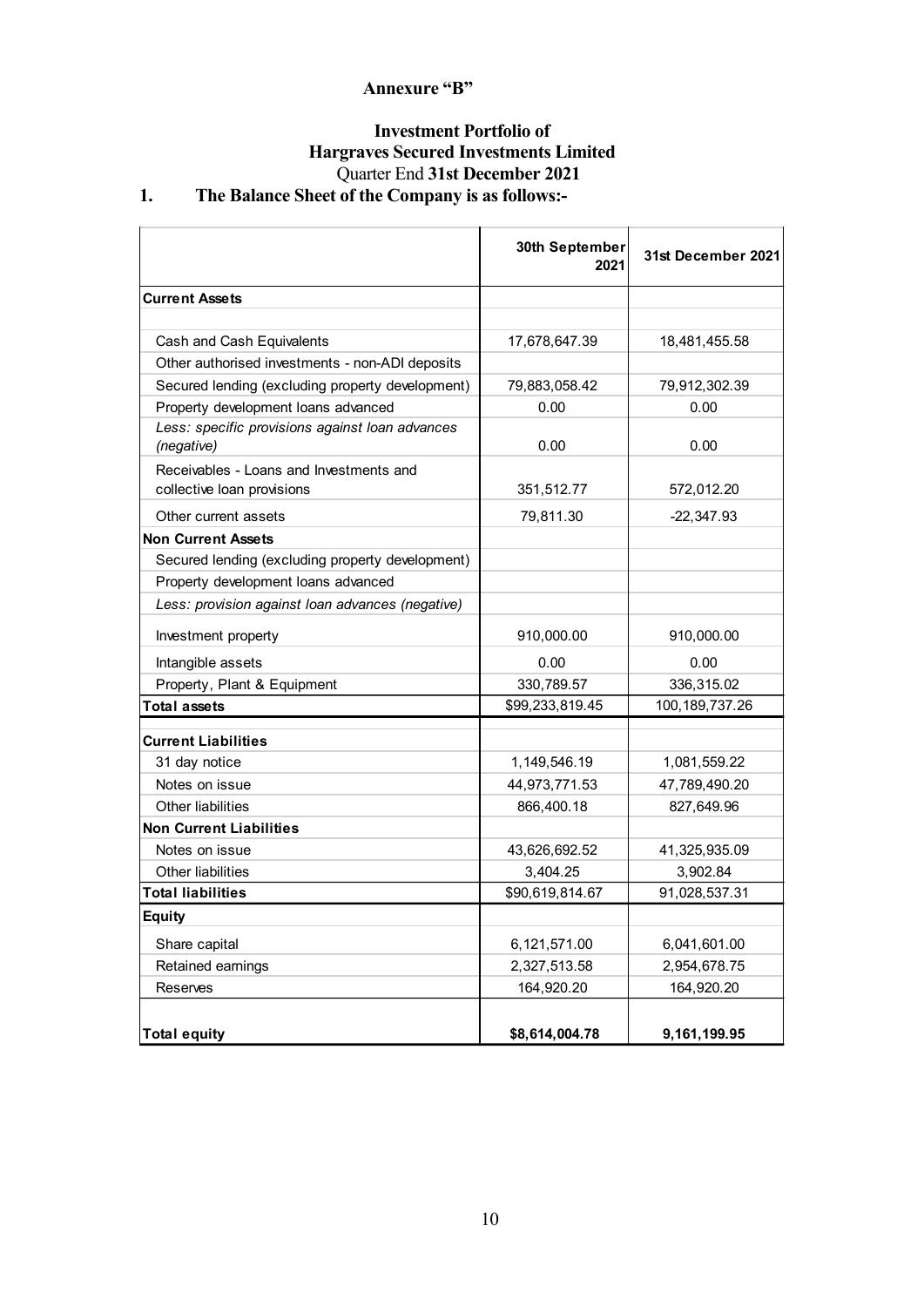# 2. The Lending portfolio as at this quarter end is as follows:-

| Number of loans                                                                                                                |                  |            | 58                     |
|--------------------------------------------------------------------------------------------------------------------------------|------------------|------------|------------------------|
| Average loan size                                                                                                              |                  |            | 1,377,798              |
| Number of loans that comprise more than 10% of the                                                                             |                  |            | $\boldsymbol{0}$       |
| Principal Moneys to any one party or associated party.                                                                         |                  |            |                        |
| Value of loans that comprise more than 10% of the                                                                              |                  |            | $\overline{0}$         |
| Principal Moneys to any one party or associated party.                                                                         |                  |            |                        |
| Longest term to loan maturity                                                                                                  |                  |            | 3 years                |
| Average term to loan maturity                                                                                                  |                  |            | 3 years                |
| Average interest rate charged to Borrowers                                                                                     |                  |            | 9.77%                  |
| Average loan to value ratio                                                                                                    |                  |            | 56.18%                 |
| Average Rate of Return                                                                                                         |                  |            | 5.06%                  |
|                                                                                                                                |                  |            |                        |
| 3.<br>Total Loan Portfolio by Security Type as at the 31st December 2021 is as<br>follows:-<br>Loan portfolio by security type | Total # (number) | Total \$   | % of loan<br>portfolio |
| Industrial                                                                                                                     |                  |            | $0\%$                  |
| Commercial                                                                                                                     | 11               | 20,791,924 | 26%                    |
| Development                                                                                                                    |                  |            | $0\%$                  |
| Rural                                                                                                                          | 36               | 54,561,374 | 68%                    |
| Sub-divisional land / development                                                                                              |                  |            | 0%                     |
| Specialised Accommodation - Hotel/Motel                                                                                        |                  | 4,505,504  | $0\%$                  |

## 3. Total Loan Portfolio by Security Type as at the 31st December 2021 is as follows:-

| Number of loans that comprise more than 10% of the                                          |                  |                  |                        |             | $\theta$                                                                     |
|---------------------------------------------------------------------------------------------|------------------|------------------|------------------------|-------------|------------------------------------------------------------------------------|
| Principal Moneys to any one party or associated party.                                      |                  |                  |                        |             |                                                                              |
| Value of loans that comprise more than 10% of the                                           |                  |                  |                        |             | $\theta$                                                                     |
| Principal Moneys to any one party or associated party.                                      |                  |                  |                        |             |                                                                              |
| Longest term to loan maturity                                                               |                  |                  |                        |             | 3 years                                                                      |
| Average term to loan maturity                                                               |                  |                  |                        |             | 3 years                                                                      |
| Average interest rate charged to Borrowers                                                  |                  |                  |                        |             | 9.77%                                                                        |
| Average loan to value ratio                                                                 |                  |                  |                        |             | 56.18%                                                                       |
| Average Rate of Return                                                                      |                  |                  |                        |             | 5.06%                                                                        |
| 3.<br>Total Loan Portfolio by Security Type as at the 31st December 2021 is as<br>follows:- |                  |                  |                        |             | % of loan                                                                    |
| Loan portfolio by security type                                                             |                  | Total # (number) |                        | Total \$    | portfolio                                                                    |
| Industrial                                                                                  |                  |                  |                        |             | $0\%$                                                                        |
| Commercial                                                                                  |                  |                  | 11                     | 20,791,924  | 26%                                                                          |
| Development                                                                                 |                  |                  |                        |             | 0%                                                                           |
| Rural                                                                                       |                  |                  | 36                     | 54,561,374  | 68%                                                                          |
| Sub-divisional land / development                                                           |                  |                  |                        |             | $0\%$                                                                        |
| Specialised Accommodation - Hotel/Motel                                                     |                  |                  |                        |             | 0%                                                                           |
| <b>Residential</b>                                                                          |                  |                  | 9                      | 4,505,504   | 6%                                                                           |
| Other                                                                                       |                  |                  | 2                      | 53,500      | $0\%$                                                                        |
| Total                                                                                       |                  |                  | 58                     | 79,912,302  | 100%                                                                         |
| 4.<br>follows:-                                                                             |                  |                  |                        |             | Total secured property by State/Territory as at the 31st December 2021 is as |
|                                                                                             |                  | Loan portfolio   |                        |             | Secured property                                                             |
| Loan portfolio by security location                                                         | Total # (number) | Total \$         | % of Ioan<br>portfolio | Total \$    | % of loan portfolio                                                          |
|                                                                                             | 11               | 23,543,216       | 29%                    | 40,332,298  | 28%                                                                          |
| <b>NSW</b>                                                                                  |                  |                  | 0%                     |             | 0%                                                                           |
| QLD                                                                                         |                  |                  |                        |             |                                                                              |
| <b>VIC</b><br>WA                                                                            | 47               | 56,369,086       | 71%<br>0%              | 101,911,233 | 72%<br>0%                                                                    |
| SA                                                                                          |                  |                  | 0%                     |             | 0%                                                                           |
| <b>TAS</b>                                                                                  |                  |                  | 0%                     |             | 0%                                                                           |
| <b>ACT</b><br><b>NT</b>                                                                     |                  |                  | 0%<br>0%               |             | 0%<br>0%                                                                     |

## 4. Total secured property by State/Territory as at the 31st December 2021 is as follows:-

| Commercial                                                                                      |                  |                | 11                     | 20,791,924  | 26%                     |
|-------------------------------------------------------------------------------------------------|------------------|----------------|------------------------|-------------|-------------------------|
| Development                                                                                     |                  |                | $\blacksquare$         |             | 0%                      |
| Rural                                                                                           |                  |                | 36                     | 54,561,374  | 68%                     |
| Sub-divisional land / development                                                               |                  |                |                        |             | 0%                      |
| Specialised Accommodation - Hotel/Motel                                                         |                  |                |                        |             | $0\%$                   |
| Residential                                                                                     |                  |                | 9                      | 4,505,504   | 6%                      |
|                                                                                                 |                  |                |                        |             |                         |
| Other                                                                                           |                  |                | 2                      | 53,500      | 0%                      |
| Total                                                                                           |                  |                | 58                     | 79,912,302  | 100%                    |
| Total secured property by State/Territory as at the 31st December 2021 is as<br>4.<br>follows:- |                  |                |                        |             |                         |
|                                                                                                 |                  |                |                        |             |                         |
|                                                                                                 |                  | Loan portfolio |                        |             | <b>Secured property</b> |
|                                                                                                 | Total # (number) | Total \$       | % of loan<br>portfolio | Total \$    | % of loan portfolio     |
| Loan portfolio by security location<br><b>NSW</b>                                               | 11               | 23,543,216     | 29%                    | 40,332,298  | 28%                     |
| QLD                                                                                             |                  |                | 0%                     |             | 0%                      |
| <b>VIC</b>                                                                                      | 47               | 56,369,086     | 71%                    | 101,911,233 | 72%                     |
| WA                                                                                              |                  |                | 0%                     |             | 0%                      |
| <b>SA</b>                                                                                       |                  |                | 0%                     |             | 0%                      |
| <b>TAS</b>                                                                                      |                  |                | 0%<br>0%               |             | 0%<br>0%                |
| <b>ACT</b><br>NT<br>Total                                                                       |                  | 79,912,302     | 0%<br>100%             | 142,243,531 | 0%<br>100%              |